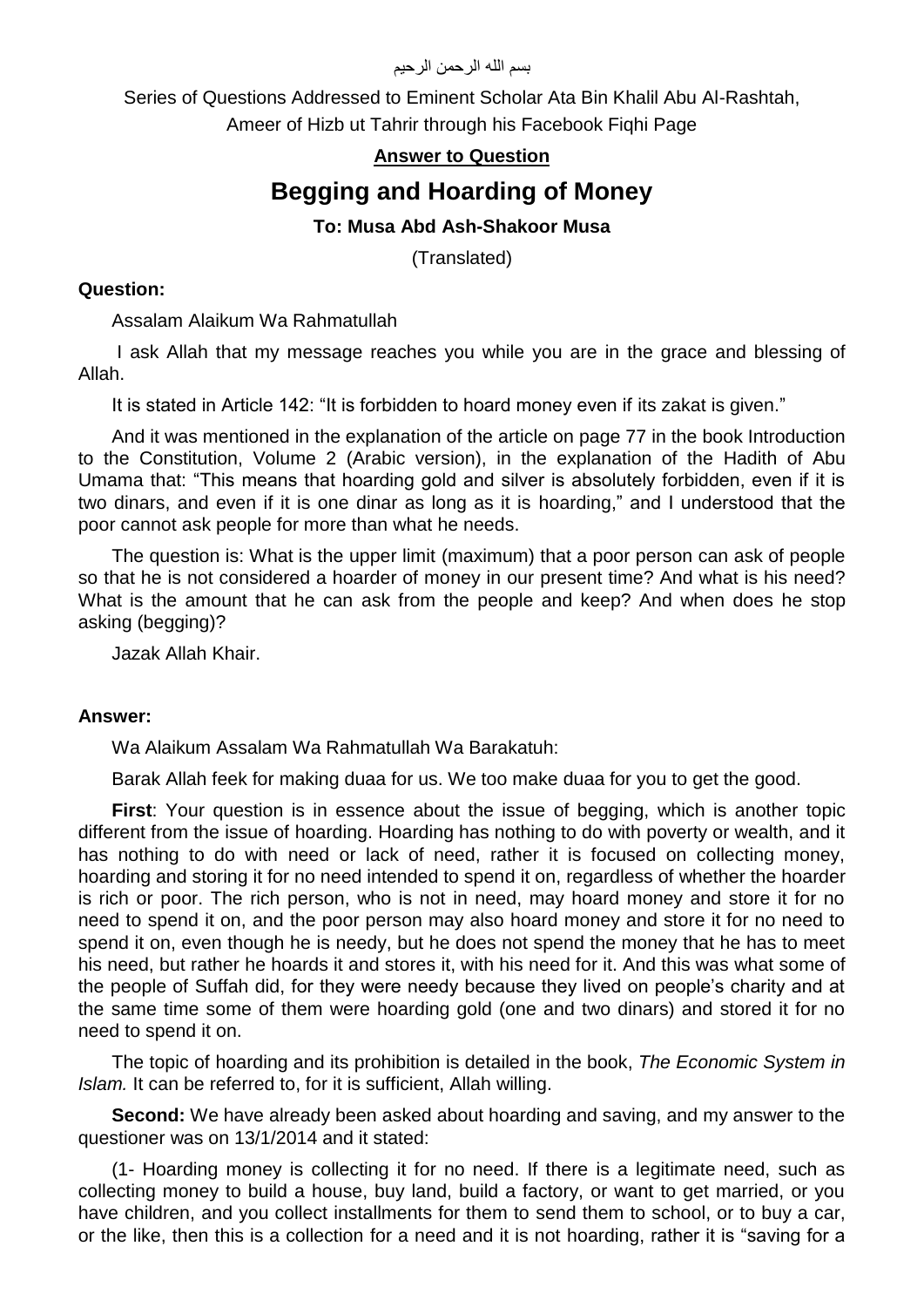need" and it is a collection that is halal, and zakat is paid for it if a year has passed for its nisab…

2- Collecting the financial sustenance (nafaqa) for him and for his dependents which is sufficient for him for one year is permissible and is not hoarding, because the Prophet (saw) used to give the mothers of the believers a year's financial sustenance (*nafaqa*). Muslim narrated on the authority of Umar, who said: وَهَا لَمْ يُوجِفْ " .narrated on the authority of Umar, who said **َ َ** عَلَيْهِ الْمُسْلِمُونَ بِخَيْلٍ وَلَا رِكَابٍ، فَكَانَتْ لِلنَّبِيِّ ﷺ خَاصَةً، فَكَانَ يُنْفِقُ عَلَى أَهْلِهِ نَفَقَةً سَنَةٍ، وَمَا بَقِيَ يَجْعَلُهُ فِي الْكُرَاعِ وَالسِّلَاحِ، عُدَّةً **َ َ ِ** ِلَّا فِي سَبِيلِ اللهِ» "The wealth of Banu an-Nadir (one of the Jewish tribes) was part of what **Allah bestowed on His Messenger, and which the Muslims had not ridden on horses or camels to get (i.e., they did not have to fight); so they belonged specially to the Prophet (saw) who would give his family their sustenance for a year, then applied what remained for horses and weapons and equipment in the Path of Allah, Who is Great and Glorious."**

An-Nawawi says in his explanation of Sahih Muslim: (the statement, 'the Prophet who would give his family their sustenance for a year', means that he keeps at the side a year's expense for them, but he spent before the end of the year in good actions, so the money is spent before the year ends…). Therefore, collecting money for sustenance (nafaqa) for a period of one year is not hoarding, and zakat is paid on its nisab if a year has passed...) **End of quote from the answer to the previous question.**

**Third:** As for begging, there are detailed Shariah evidences that show the ruling on begging and its legal limits:

1- Shariah forbids asking people for their money unnecessarily, and commands those who are able to work to get the money:

﴿لِلْفُقَرَاءِ الَّذِينَ أَحْصِرُوا فِي سَبِيلِ اللَّهِ لَا :Allah (swt) said in praise of the poor who restrain himself  يَسْتَطِيعُونَ ضَرْباً فِي الْأَرْضِ يَحْسَبُهُمُ الْجَاهِلُ أَغْنِيَاءَ مِنَ التَّعَفَّفِ تَعْرِفُهُمْ بِسِيمَاهُمْ لَا يَسْأَلُونَ النَّاسَ إِلْحَافَاً وَمَا تُنْفِقُوا مِنْ خَيْرٍ فَإِنَّ **َ ِه ِ اللَّهَ ب م** ﴾ **ليِعَ]" Charity is] for the poor who have been restricted for the cause of Allah, unable to move about in the land. An ignorant [person] would think them selfsufficient because of their restraint, but you will know them by their [characteristic] sign. They do not ask people persistently [or at all]. And whatever you spend of good indeed, Allah is Knowing of it"** [Al-Baqara: 273].

This verse portrays forbidding from asking people's money:

Muslim narrated in his Sahih on the chapter, on the authority of Abu Huraira, he said, the He who begs the" «مَنْ سَأَلَ النَّاسَ أَمْوَالَهُمْ تَكَثِّراً فَإِنَّمَا يَسْأَلُ جَمْراً فَلْيَسْنَقِلَّ أَوْ لِيَسْنَكْثِرْ » ;Prophet (saw) said: «كَثَّر أَ فَإِنَّمَا يَسْأَلُ جَمْراً فَلْيَسْنَقِلَّ أَوْ لِيَسْنَ **َ َ َ property of others to increase his own is asking only for live coals, so let him ask little or much."** In Sharh An-Nawawi of Muslim, it states the following: [His (saw) saying: **لَ** » **َم ن َسأ َ** He who begs the property of others to" النَّاسَ أَمْوَالَهُمْ تَكَثَّرْاً فَإِنَّمَا يَسْأَلُ جَمْراً فَأْيَسْتَقِلَّ أَوْ لِيَسْتَكْثِرْ» **َ increase his own is asking only for live coals, so let him ask little or much."** Alqadi said what it means is that he will be punished with fire, and it is possible that the meaning is literal, and that whatever he takes will turn into live coal that will burn him as in the case of the one prevents giving zakat].

It was also mentioned in Sahih Muslim in the same chapter, on the authority of Abu Hurayrah (ra) who said: I heard the Messenger of Allah (saw), say: **ىَعلَ بَ طِ ح َي َح د ك م فَ غ دَو أ ن يَ** »**َْلَ َ** ظَهْرِهِ فَيَتَصَدَّقَ بِهِ وَيَسْتَغْنِيَ بِهِ مِنَ النَّاسِ خَيْرٌ لَهُ مِنْ أَنْ يَسْأَلَ رَجُلًا أَعْطَاهُ أَوْ مَنَعَهُ ذَلِكَ فَإِنَّ الْغُلْيَا اَفْضَلُ مِنَ الْيَدِ السُّفْلَيِ وَابْدَأْ **َ ن مَ ِ**« **ل و عَت ب" It is better for one among you to bring a load of firewood on his back and give charity out of it (and satisfy his own need) and be independent of people, than that he should beg from people, whether they give him anything or refuse him. Verily the upper hand is better than the lower hand, and begin (charity) with your dependents."**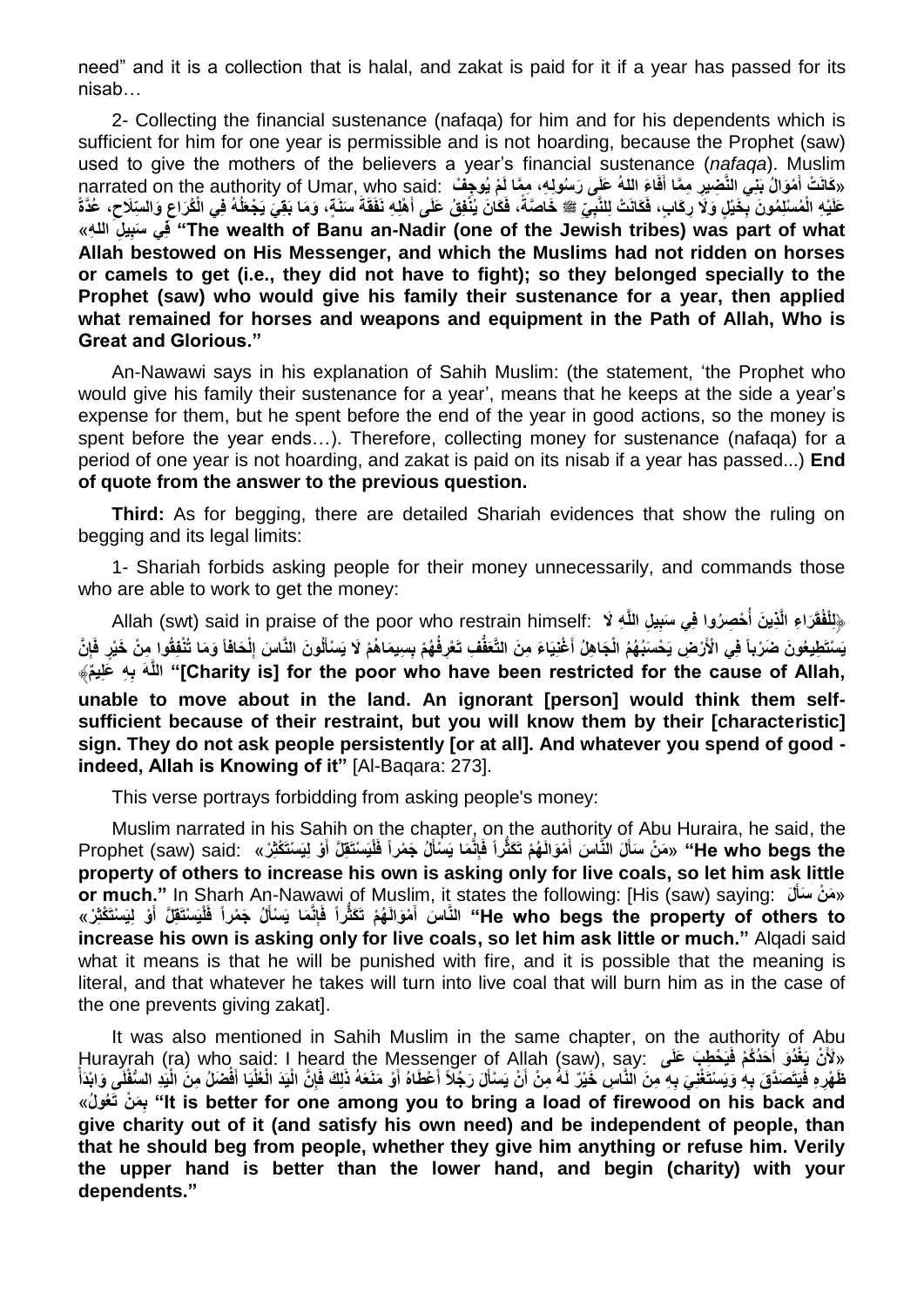2- Shariah permitted asking people for their money in specific cases, explained by the Messenger (saw). In the Hadith narrated by Muslim in his Sahih, on the authority of Qabisa bin Mukhariq Al-Hilali, he said: I became a guarantor for a payment and went to the Messenger of Allah (saw) to beg from him regarding it. He (saw) said: **رَ م نَأ فَ َنا ال َّصَدقَة تِيَ قِ م َحتَّى تَأ** »**أ َ** لَكَ بِهَا» ۚ قَالَ: ثُمَّ قَالَ: «يَا قَبِيصَةُ إِنَّ الْمَسْأَلَةَ لَا تَجِلُّ إِلَّا لِأَحَدِ ثَلَاثَةٍ؛ رَجُلٍ تَحَمَّلَ جَمَالَةً فَحَلَّتْ لَهُ الْمَسْأَلَةُ حَتًى يُصِيبَهَا ثُمَّ يُمْسِكُ، ا<br>ا **ِ َ َ َ** وَرَجُلٌ أَصَابَتْهُ جَائِحَةٌ اجْتَاحَتُّ مَالَهُ فَحَلَّتْ لَهُ الْمَسْأَلَةُ حَتَّى يُصِيبَ قِوَاماً مِنْ عَيْشٍ أَوْ قَالَ سِدَاداً مِنْ عَيْشٍ، وَرَجِّلٌ أَصَابَتْهُ فَاقَةٌ حَتَّى **َ َ َ َ** يَقُومَ ثَلَاثَةٌ مِنْ ذَوِي الْحِجَا مِنْ قَوْمِهِ لَقَدْ أَصَابَتْ فُلَاناً فَاقَةٌ فَحَلَّتْ لَهُ الْمَسْأَلَةُ حَتًّى يُصِبِبَ قِوَاماً مِنْ عَيْشٍ أَوْ قَالَ سِدَاداً مِنْ عَيْشٍ، **َ َ** Wait till I receive the s*adaqa* and I shall'' فَمَا سِوَاهُنَّ مِنَ ۖالْمَسْأَلَةِ يَا قَبِيصَةُ سُخُتًا يَأْكُلُهَا صَاحِبُهَا سُخْتَاً» **َ َ order it to be given you." He then said, "Begging, Qabisa, is allowable only to one of three classes: A man who has become a guarantor for a payment, to whom begging is allowed till he gets it, after which he must stop begging; a man whose property has been destroyed by a calamity which has smitten him, to whom begging is allowed till he gets what will support life (or he said, what will provide a reasonable subsistence); and a man who has been smitten by poverty, the genuineness of which is confirmed by three intelligent members of his people, to whom begging is allowed till he gets what will support life (or he said, what will provide a reasonable subsistence). Any other reason for begging, Qabisa, is forbidden, and one who engages in such consumes it as a thing which is forbidden."**

It is clear from this Hadith that the categories for whom asking for money is allowed are: the man who bears a debt in order to reconcile people, the man who has been afflicted by a calamity, and the poor person in need.

3- These three categories are joined by those who follow them in the ruling, such as the owner of a private debt who does not have money to pay his debt because it is included under the word "Gharmeen" (in debt) in Allah's saying: فَإِنَّمَا الصَّدَقَاتُ لِلْفُقَرَاءِ وَالْمَسَاكِينِ وَالْعَامِلِينَ عَلَيْهَا "under the word "Gharmeen" (in debt) in Allah's saying: Zakah" وَالْمُوَلَّفَةِ قُلُوبُهُمْ وَفِي الرِّقَابِ وَالْغَارِمِينَ وَفِي سَبِيلِ اللَّهِ وَابْنِ السَّبِيلِ فَرِيضَةً مِنَ اللَّهِ وَاللَّهُ عَلِيمٌ حَكِيمٌ﴾ **expenditures are only for the poor and for the needy and for those employed to collect [zakah] and for bringing hearts together [for Islam] and for freeing captives [or slaves] and for those in debt and for the cause of Allah and for the [stranded] traveler - an obligation [imposed] by Allah. And Allah is Knowing and Wise"** [At-Tawba: 60]. Likewise the fit person but cannot find work, i.e., the one who cannot find work to earn his living, and has no money or relative to spend on him, because the Prophet (saw), said in the Hadith narrated by Al-Nasa'i and others on the authority of Hisham bin Urwah, he said: My father told me he said: Ubayd Allah bin Uday bin Al-Khiyar told me that two men told him that they came to the Messenger of Allah (saw) and asked Him for Sadaqa. He (saw) looked us up ff «إِنْ شِنْتُمَا وَلَا حَظٌ فِيهَا لِغَنِيَ وَلَا لِقَوِيَ مُكْتَسِبٍ» .and down, and seeing that we were robust, he said **ِ you wish, I shall give you something, but there is nothing spare in it for a rich man or for one who is strong and able to earn a living."** Al-Albani said: It is Sahih (Hadith). And the one who bears the payment of *Diyah* (blood money) on behalf of a relative, close friend or in-law who committed a murder, needs to pay it for the family of the one being murdered, and failing to pay it, leads to the killing of the relative, close friend or in-law, which will bring great pain for (the guarantor). This is in the Hadith narrated by Ahmad in his Musnad from «إِنَّ الْمَسْأَلَةَ لَا تَحِلُّ إِلَّا لِأَخَدِ ثَلَاثٍ ذِي دَمٍ مُوجِع :Anas bin Malik from the Prophet (saw) that he (saw) said **ِ َ ِ** Begging is allowed for three, one responsible for blood-wit<sup>.</sup> أَوْ غُرْمٍ مُفْظِعٍ أَوْ فَقُرٍ مُدْقِعٍ» **َ َ (finds it difficult to pay), one seriously in debt and one who is in grinding poverty."**

It is permissible for these categories to ask from people's money, until the need for which they asked is fulfilled, and it is not permissible for these categories to ask after that according to what is explained above. It is not allowed for other than these types mentioned in the Hadith of Qabisa and those who are in their judgement; it is not permitted for them to ask people for their money.

**4**- We mentioned the limit of wealth that begging is not allowed with, in the book, *Funds in the Khilafah State* under the chapter of Zakat Expenditures.